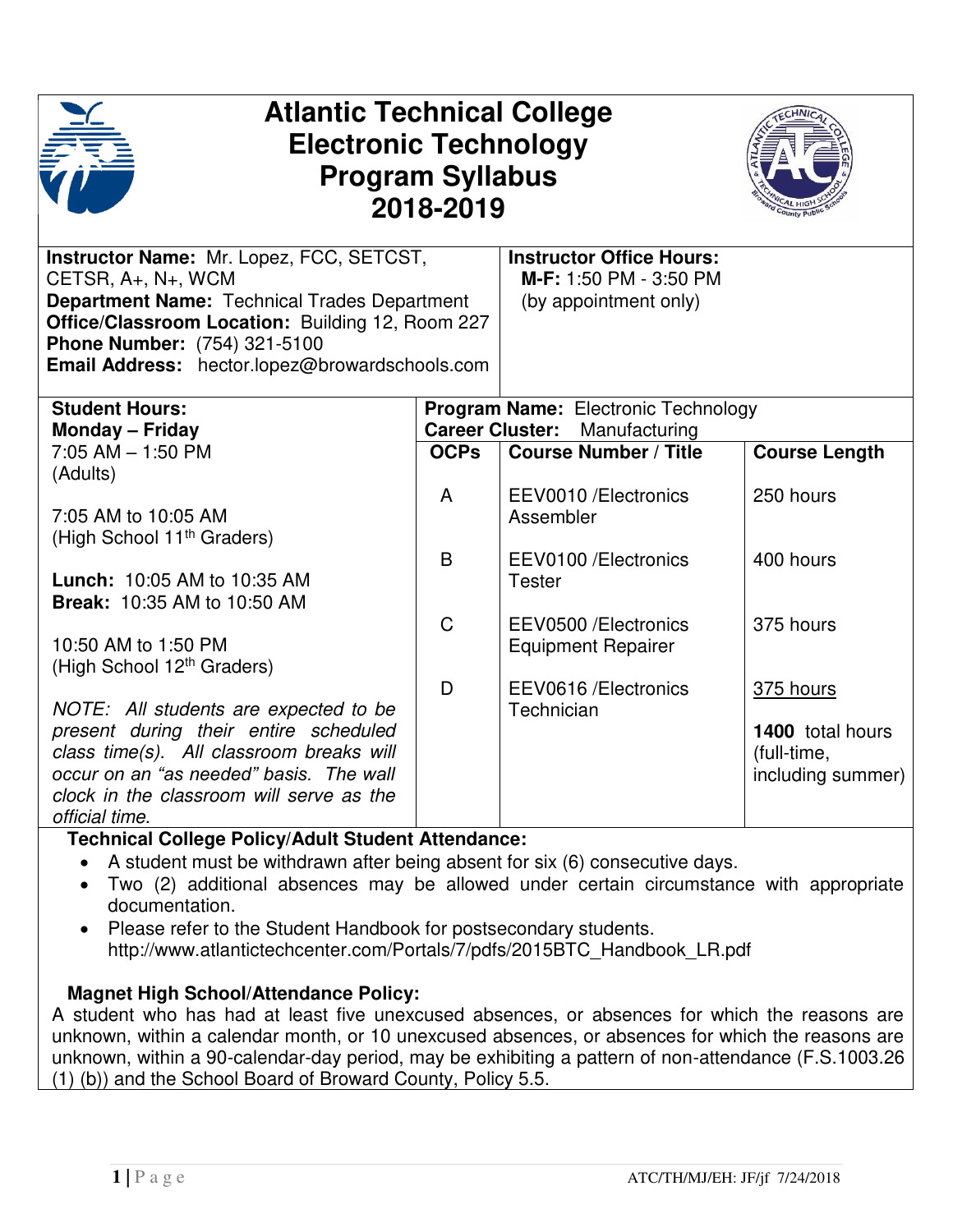| <b>Required Book(s) and/or Online Access</b><br>Available for purchase at the ATC Bookstore:<br>• Electricity & Electronics Text/Lab Pkg. | <b>Required Materials/Supplies</b><br>Purchased from ATC Bookstore:<br>• Computer Mouse<br>Computer Tool Kit / 11 Piece<br><b>Crimping Tool</b><br>Power Supply Tester (NEW)<br><b>RJ Connectors 10 Pack</b><br>Scientific Calculator *<br>USB Drive 18 GB *<br>VOM-Multimeter<br><b>Wrist Strap</b><br>Not Purchased from ATC Bookstore:<br>• Solar Powered Scientific Calculator |
|-------------------------------------------------------------------------------------------------------------------------------------------|------------------------------------------------------------------------------------------------------------------------------------------------------------------------------------------------------------------------------------------------------------------------------------------------------------------------------------------------------------------------------------|
|                                                                                                                                           | All required books & most materials/supplies can be purchased from the school bookstore. Stop by                                                                                                                                                                                                                                                                                   |

*All most materials/supplies can be purchased from the school bookstore. Stop by during operational hours for pricing & purchasing information.*

**ADULT STUDENTS***: All required books & some materials/supplies can be purchased from the school bookstore. Stop by during operational hours for pricing & purchasing information. All other required materials/ retail supplies not available at the bookstore need to be purchased elsewhere. All required books and required materials/retail supplies need to be obtained prior to the start of the program.* 

**HIGH SCHOOL STUDENTS:** *Students receive all required books and most of the required materials/supplies on loan, for the exception of those required materials/ retail supplies that have an asterisk (***\****) before their name. High School students are responsible for the care and return of all of the required books and required materials/supplies on loan and will be issued an obligation for damaged or missing books and/or materials/supplies. Some of the required materials/supplies can be purchased from the school bookstore. Stop by during operational hours for pricing & purchasing information. All other required materials/retail supplies not available at the bookstore need to be purchased elsewhere. Required materials/supplies that have an asterisk (***\****) before their name need to be obtained by prior to the start of the program.* 

| <b>Grading System:</b><br>A 90 - 100%                                                   | <b>Additional Program Specific Grading</b><br>Information:                                           |
|-----------------------------------------------------------------------------------------|------------------------------------------------------------------------------------------------------|
| $80 - 89%$<br>B.<br>70 - 79%<br>C.<br>$60 - 69%$<br>D.<br>$0 - 59%$<br>F.<br>Incomplete | Assignments / Classwork<br>55%<br>35%<br>Quizzes / Tests<br>10%<br>Work Habits / Class Participation |
| <b>Online Course Grading Policy:</b><br>Not Applicable                                  |                                                                                                      |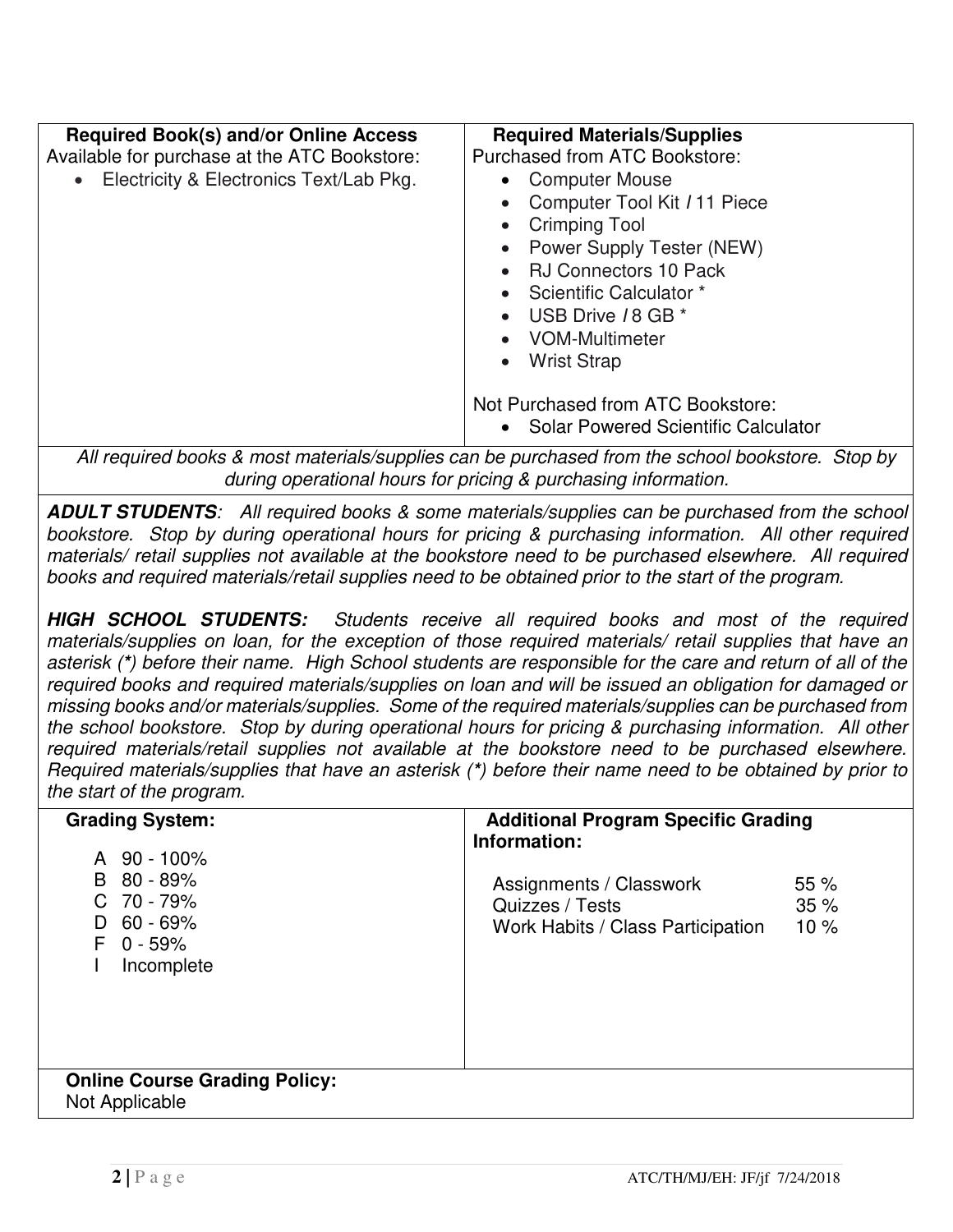# **View Your Grades:**

## **Grades can be viewed online by following the directions below:**

- 1. Go to https://browardfocus.com (access FOCUS using Chrome, Firefox or Safari)
- 2. Student ID which is on your student schedule.
- 3. Passcode: Student's date of birth formatted as YYYYMMDD. *Four digits for the year, two digits for the month and two digits for the day.*

#### **Class Room/ Lab Rules:**

- 1. Students are expected to be in their seats and ready to work when the bell rings.
- 2. Students are to remain in their assigned seats, unless given permission to relocate.
- 3. Students are required to adhere to the Code of Conduct at all times, as set forth by the School Administration and the Student Handbook.
- 4. Students are to show respect to other students and the teacher at all times.
- 5. Good manners are necessary for a pleasant classroom environment. Please raise your hand to be recognized. Do not speak when someone else is speaking. Rudeness, bullying or disruptive behavior will NOT be tolerated.
- 6. Students are responsible to keep their personal belongings with them at all times.
- 7. All electronic devices must be silent and out of sight during instructional time. This includes cell phones, headphones, mp3 players, etc. The school and/or teacher are not responsible for lost or stolen devices/personal belongings of any kind.
- 8. Computer use is a privilege and should only be used for researching Electronics Technologyrelated information and to complete required assignments / classwork.
- 9. No food and/or drinks are permitted in the classroom.
- 10. Students are not allowed to chew gum in class.
- 11. Students are expected to always maintain a clean and neat work area.
- 12. Log off of computer & turn off monitor before leaving class each day (except on Thursdays, when updates occur).
- 13. Remain seated, when the bell rings, until you are dismissed.
- 14. Students must notify teacher, in advance, if planning to miss a portion of class time(s) for ANY reason.
- 15. Students shall familiarize themselves and adhere to all safety procedures as noted in the Classroom Safety Manual.

| <b>Industry Certification &amp; Credential Exam Costs:</b>                                                                                                                                                                                                                                                                                                                                                                                                                                        | <b>Outstanding Student Recognition</b>                                                                                                                                                                                               |
|---------------------------------------------------------------------------------------------------------------------------------------------------------------------------------------------------------------------------------------------------------------------------------------------------------------------------------------------------------------------------------------------------------------------------------------------------------------------------------------------------|--------------------------------------------------------------------------------------------------------------------------------------------------------------------------------------------------------------------------------------|
| CETa (Certified Electronic Technician) - \$60<br>$\bullet$<br>Comp TIA As-Certification - \$168<br>$\bullet$<br>Comp TIA Network+ Certification - \$239<br>Computer Service Technician (CST) - \$75<br>$\bullet$<br>Certified Network Computer Technician (CNCT)<br>$\bullet$<br>- \$75<br>Certified Network Systems Technician (CNST) -<br>$\bullet$<br>\$100<br>You may qualify for certification reimbursement<br>of your exam cost(s) upon passing. Credential<br>fees are subject to change. | Information:<br>A gold seal will be applied to a Program<br>Completion Certificate or an Applied<br>Technology Diploma if the student has<br>earned a 3.5 GPA or higher in their<br>Career and Technical Education (CTE)<br>classes. |